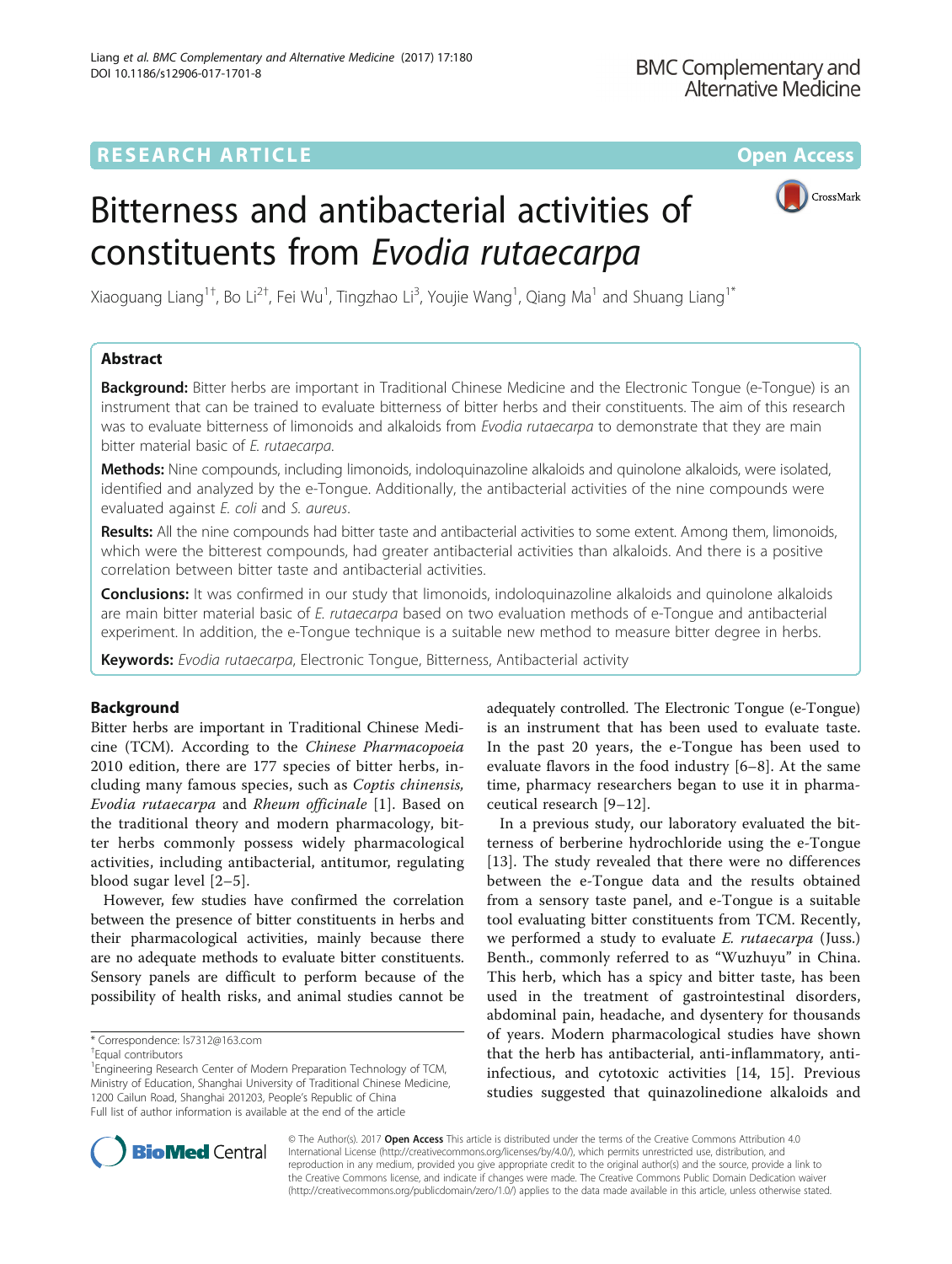limonoids are the most important effective components in E. rutaecarpa [\[16](#page-6-0)]. Among them, limonoids are representative natural bitter compounds.

In this paper, we describe the isolation, structural elucidation, bitterness evaluation using e-Tongue, and antibacterial activity testing of bitter constituents from E. rutaecarpa, and the correlation analysis between bitterness and antibacterial activities.

# Methods

# Plant materials and chemicals

Evodia rutaecarpa (Juss.) Benth. (No. 20130901) was purchased from Sichuan (China) and identified as Evodia rutaecarpa (Juss.) Benth. by Professor Zhi-li Zhao of the Shanghai University of Traditional Chinese Medicine (Shanghai, China). Materials for column chromatography included silica gel (10–40 μm; Huiyou Silical Gel Development Co. Ltd. Yantai, P. R. China), Sephadex LH-20 (40–70 μm; Amersham Pharmacia Biotech AB, Uppsala, Sweden), and reversed-phase  $C_{18}$  silica gel (50 μm; YMC, MA, U.S.A.). Acetonitrile (HPLC grade) was purchased from Merck KGaA (Darmstadt, Germany). Ultrahigh purified water used in this study was prepared in a Milli-Q water purification system (Millipore Corp., Billerica, MA, USA). All other reagents and chemicals, which were of analytical grade, were purchased from Sinopharm Chemical Reagent Company Ltd. (Shanghai, China).

# Bacterial strains and cultivation

Escherichia coli (CMCCB44113) and Staphylococcus aureus (CMCCB26003) were obtained from the Chinese National Center for Medical Culture Collections (CMCC, Beijing, China). Stock cultures in 25% glycerol were maintained at −80 °C. Bacterial strains were inoculated into lysogeny broth (LB) and grown for 6 h at 37 °C under constant shaking (165 rpm). Subsequently, the bacterial cultures were centrifuged at 3000 rpm for 5 min and washed three times with 10 mM phosphatebuffered solution (PBS, pH 7.4). The resulting pellets were re-suspended in PBS and inoculated into agar plates. Bacterial densities were determined using a scattered light turbidimeter; bacterial amount was derived from bacterial density.

#### Equipments

An α-Astree liquid and taste analyzer (e-Tongue, Alpha Mos Inc) was coupled to seven taste sensors, an LS16 auto-sampler, and a reference electrode (Ag/AgCl, Alpha Mos Inc.). The system was equipped with a data acquisition and analysis software. The taste sensors included ZZ14601, AB11303, GA13207, BB14005, C13602, DA10905, and JE13101. NMR spectra were recorded in an Avance 500 NMR spectrometer with TMS as the standard. ESI-MS were measured in an Agilent LC/MSD Trap XCT mass spectrometer; HR-ESI-MS were measured in a Q-TOF micro mass spectrometer (Waters, USA). Optical rotations were acquired with a Perkin-Elmer 341 polarimeter, whereas IR spectra were recorded in a Bruker Vector 22 spectrometer with KBr pellets. Optical density was determined in an ELISA reader (CLX800-BioTek Instruments, USA).

#### Extraction and Isolation of compounds 1–9

Dried and powdered E. rutaecarpa fruits (6.0 kg) were extracted twice with methanol (48 L) under reflux for 2 h each time. Methanol was evaporated under vacuum, and the extract was suspended in water and successively partitioned with petroleum ether (3  $\times$  10 L), CH<sub>2</sub>Cl<sub>2</sub>  $(3 \times 10 \text{ L})$ , EtOAc  $(3 \times 10 \text{ L})$ , and n-butanol  $(3 \times 10 \text{ L})$ . The  $CH_2Cl_2$  extract was subjected to CC on silica gel and eluted with gradient  $CH_2Cl_2$ -MeOH. The eluates were further subjected to on silica gel to give Compounds 1, 2, 3, 4, 5 and 8. The EtOAc extract was also subjected to CC on silica gel and eluted successively with gradient  $CH_2Cl_2$ -MeOH mixtures of increasing polarity. The eluates were rechromatographed on ODS  $(CH<sub>3</sub>OH-H<sub>2</sub>O)$  followed by Sephadex LH-20 with  $CH_2Cl_2$ -MeOH (1:1) to give Compounds 6, 7 and 9.

# Chromatographic and mass spectrometric conditions

Chromatography was performed on an HPLC system (Thermo Finnigan, Thermo Corp., USA) equipped with a conditioned auto-sampler maintained at 10 °C and an Agilent ZORBAX Eclipse  $XDB-C_{18}$  column (4.6 × 150 mm, 5 μm, Agilent Corp., USA) maintained at 40 °C. A gradient elution was performed using acetonitrile (reagent A) and 0.1% acetic acid solution (reagent B) as the mobile phase: 10% reagent A from 0 to 0.5 min; 10 to 50% reagent A from 0.5 to 12 min, 50 to 95% reagent A from 12 to 17 min, and 95% reagent A for 1 min. Reagent A was reduced to 10% for column equilibration. The total cycle time was 23 min with a flow rate of 0.3 ml/min and an injection volume of 5.0 μl. A Finnigan LCQ DECA XP plus iontrap Mass Spectrometer (Thermo Corp., USA) was connected to the HPLC system via an electrospray ionization (ESI) interface. The ESI source was operated in positive and negative ionization mode with a capillary voltage of 4.0 kV. The cone and desolvation gas flows were 10 L/h.

#### Taste evaluation of compounds 1–9

Compounds 1–9 were dissolved in 80 ml purified water (final concentration of the test solution, 9.6 mM). When the reference electrode and sensors were dipped into the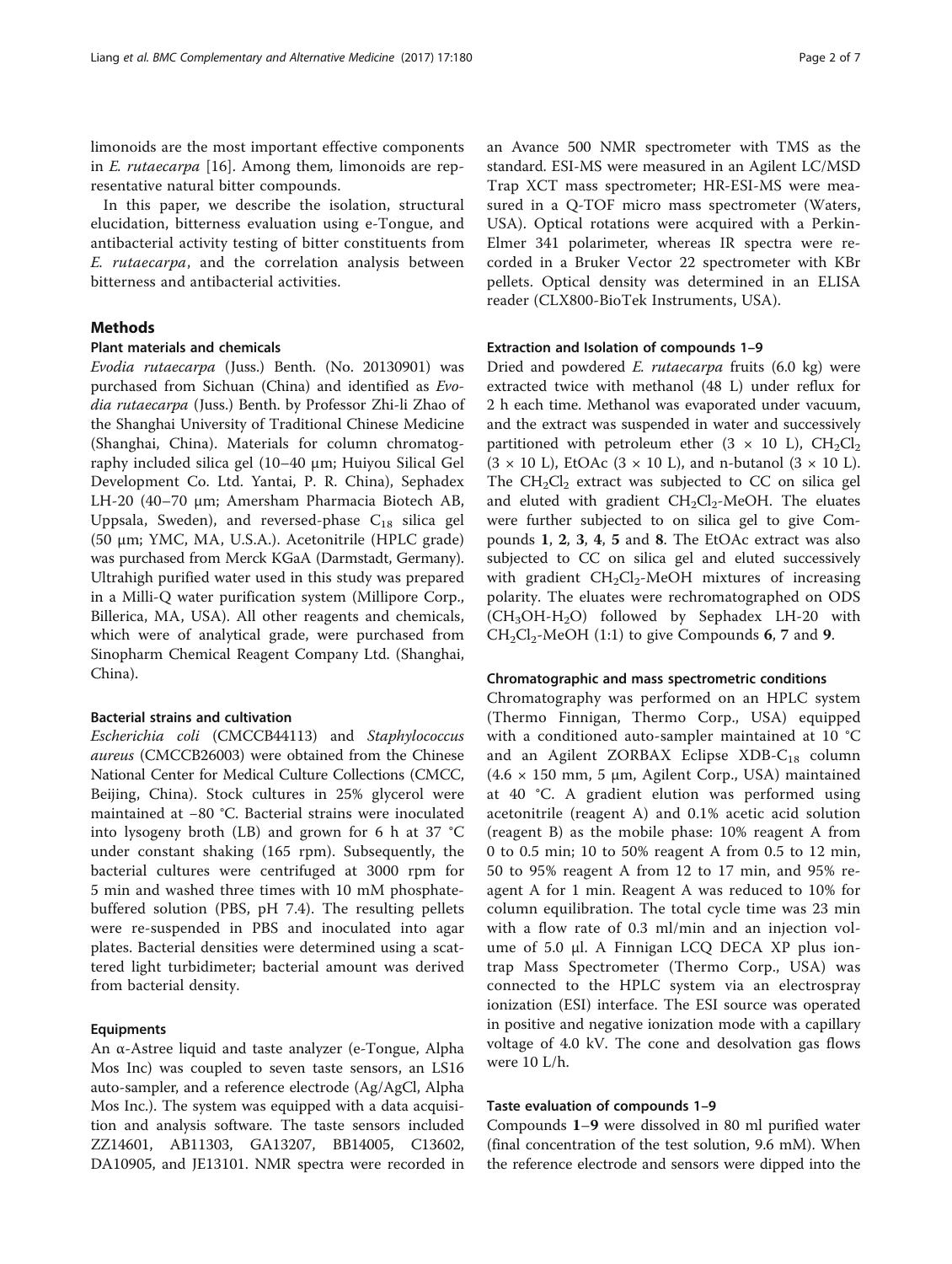<span id="page-2-0"></span>test solution, a potentiometer difference between each individually coated sensor and the Ag/AgCl reference electrode was recorded by the e-Tongue. Each compound was analyzed for 120 s. The liquid sensors and the reference electrode were rinsed with purified water for 10 s inbetween analyses. Using well-conditioned sensors, each compound was analyzed seven or eight times by a rotation procedure (i.e., the first round of compound measurements was completed before the next round of compound measurements was initiated) [\[13](#page-6-0)].

# Minimum inhibitory concentration (MIC) determination [\[17](#page-6-0), [18\]](#page-6-0)

The antibacterial activities of compounds 1–9 were assessed by the microdilution method [\[19](#page-6-0)]. Compounds 1–9 were dissolved in DMSO (10% of the final volume) and diluted with Mueller-Hinton broth to a concentration of 1 mg/ml. Further dilutions (1:3) were performed with the addition of culture broth, reaching concentrations that ranged from 0.037 to 1 mg/ml. An aliquot (200 μl) of each diluted compound was added to a 96 well plate. A growth control (containing Mueller-Hinton broth with DMSO, but without the compounds) and positive control drug (Kanamycin of 50 μg/ml) was added to the 96-well plate. The compounds and growth control were inoculated with 5 μl of the bacterial suspension and incubated at 36 °C for 24 h. Bacterial growth was assessed by optical density. MIC was defined as the lowest concentration of each compound that inhibited bacterial growth.

#### Data analyses

Data were analyzed by principal component analysis (PCA) and partial least squares regression (PLS) [[9](#page-6-0), [11](#page-6-0), [13](#page-6-0)]. PCA was used to estimate the largest and second largest relative contribution factors (i.e., PC1 and PC2) from the e-Tongue. The values were computed as a percentage by the Alpha MOS software. PC1 and PC2 explained the total variance of different samples and groups, respectively. Therefore, PCA assessed the bitterness of each isolated compound.

PLS was used to correlate the instrument data (sensor responses) with bitterness (bitterness intensity scores). On the PLS graph, the measurements corresponding to each compound (X-axis) were plotted against the instrumental data for each compound (Yaxis). A correlation was observed between the two data sets (solution and instrumental). The correlation coefficient  $(R^2)$  of the PLS calibration curve should be equal or higher than 0.80. When the mixture sample was determined, the instrumental measurements could be obtained by the e-Tongue; bitterness (quantified as limonin) was calculated by PLS.

# Results and Discussion

# Phytochemistry of E. rutaecarpa

The methanolic extract of E. rutaecarpa fruits was subjected to column chromatography over silica gel, RP-18, and Sephadex LH-20 in various solvent systems to afford five known indoloquinazoline alkaloids (1–5), two known quinazolinedione alkaloids (6 and 7), and two

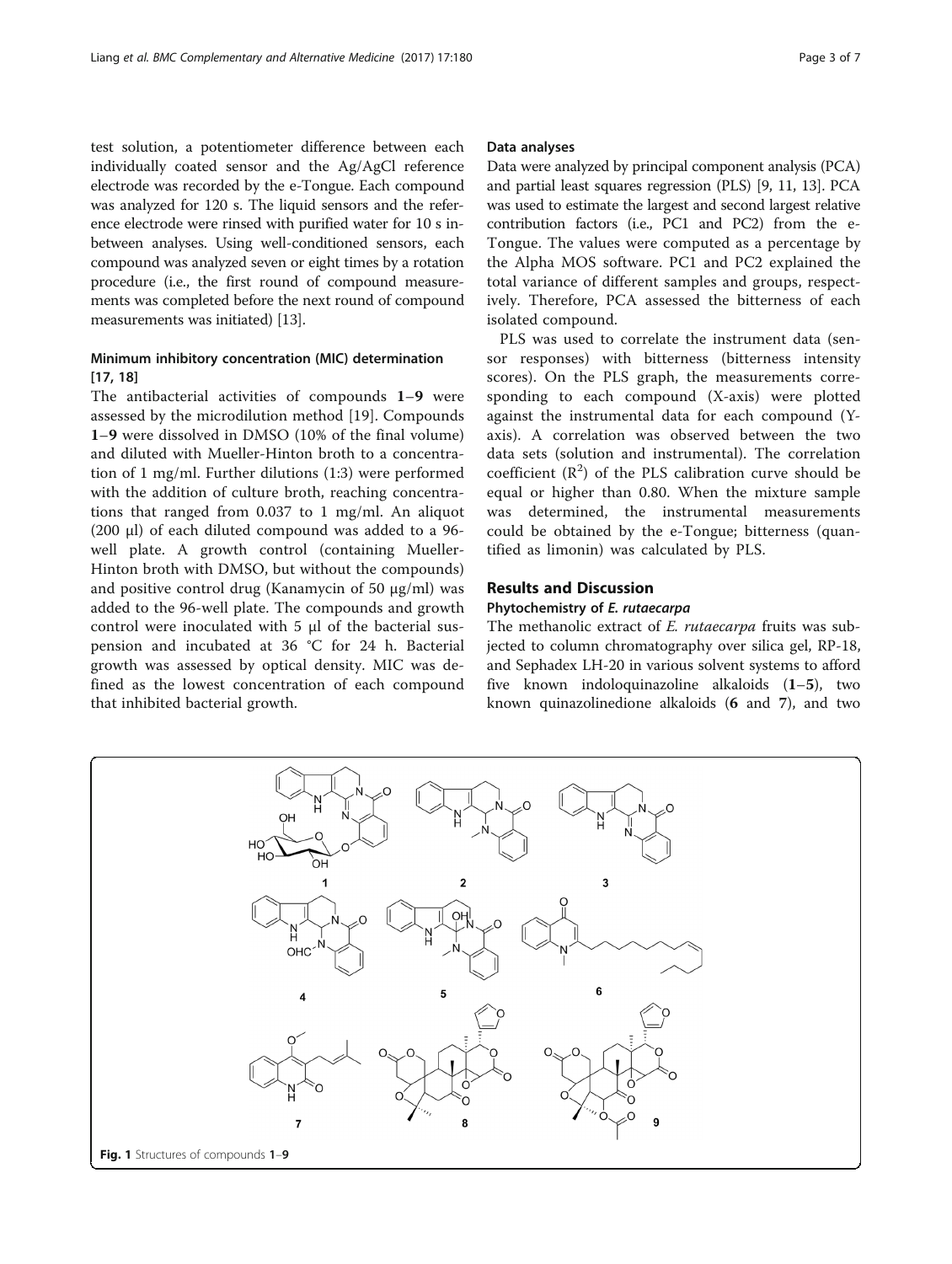

known limonoids (8 and 9). By comparing physical and spectroscopic data with reported data, the known compounds were identified as 1-O-β-D-glucopyranosylrutaecarpine (1) [[20](#page-6-0)], evodiamine (2) [\[15\]](#page-6-0), rutaecarpine (3) [[21](#page-6-0)], 14-formyldihydro-rutaecarpine (4) [[22](#page-6-0)], hydroxyevodiamine (5) [\[23](#page-6-0)], evocarpine (6) [[24](#page-6-0)], 4-methoxy-3-(3 methylbut-2-enyl)-1H–quinolin-2-one (7) [[25](#page-6-0)], limonin (8) [\[16\]](#page-6-0), 6β-acetoxy-5-epilimonin (9, Fig. [1](#page-2-0), Additional file [1\)](#page-5-0) [\[26\]](#page-6-0).

### Chromatographic and mass spectrometric results

The chromatographic and mass spectrometric results of E. rutaecarpa are shown in Fig. 2. The contents of compounds 1–9 are shown in Table 1. Among the compounds, compound 8 was the most predominant (2.0864%).

Table 1 Response values, bitterness relative to limonin, and contents of compounds 1–9

| Compounds      | Response<br>Values | Bitterness relative<br>to limonin | Content (%) |
|----------------|--------------------|-----------------------------------|-------------|
| 1              | 3.691              | 0.377                             | 0.0095      |
| $\mathfrak{D}$ | 3.483              | 0.356                             | 0.4852      |
| 3              | 4.499              | 0.459                             | 0.3045      |
| $\overline{4}$ | 4.689              | 0.478                             | 0.0360      |
| 5              | 4.154              | 0.424                             | 0.1473      |
| 6              | 0.712              | 0.076                             | 0.2355      |
| 7              | 2.081              | 0.214                             | 0.2292      |
| 8              | 9.717              | 0.986                             | 2.0864      |
| 9              | 8.901              | 0.904                             | 0.1862      |

## Electronic tongue evaluation

The qualitative analysis result of PCA (Fig. 2) showed that the compounds in descending order of bitterness were  $8 > 9 > 4 > 3 > 5 > 1 > 2 > 7 > 6$ . The results revealed that limonoids are bitterer than indoloquinazoline alkaloids, which in turn are bitterer than quinolone alkaloids.

Limonin (8), a representative bitter natural compound, is a reference in PLS. Different concentrations of compound 8 (1.4, 2.8, 5.3, 9.4 and 16.5 mM) were evaluated by the e-Tongue (Fig. [3](#page-4-0)). There was a significant positive linear relationship for 8 at concentrations 1.4–16.5 mM  $(Y = 1.018 X - 0.037, R^2 = 0.999)$ . The reference concentration was plotted on the X-axis; the response value of the e-Tongue was plotted on the Y-axis. The R.S.D. values for all samples were <5%. These results suggest that the sensor variation was insignificant. The response values of the other eight compounds generated linear equations. The relative bitterness of compounds 1–9 are shown in Fig. [4](#page-4-0).

# Bacteriostatic activity

The result of antibacterial test (Table [2\)](#page-5-0) suggested that all the nine compounds had antibacterial activities to some extent. Limonoids showed greater activities than alkaloids, and indoloquinazoline alkaloids had greater activities than quinolone alkaloids.

Based on the contents of all constituents and bacteriostatic activity intensity, limonin (8) was the bitterest contributive compound of all the ones from Evodia rutaecarpa. Therefore, potential interactions amongst limonoids, indoloquinazoline alkaloids and quinolone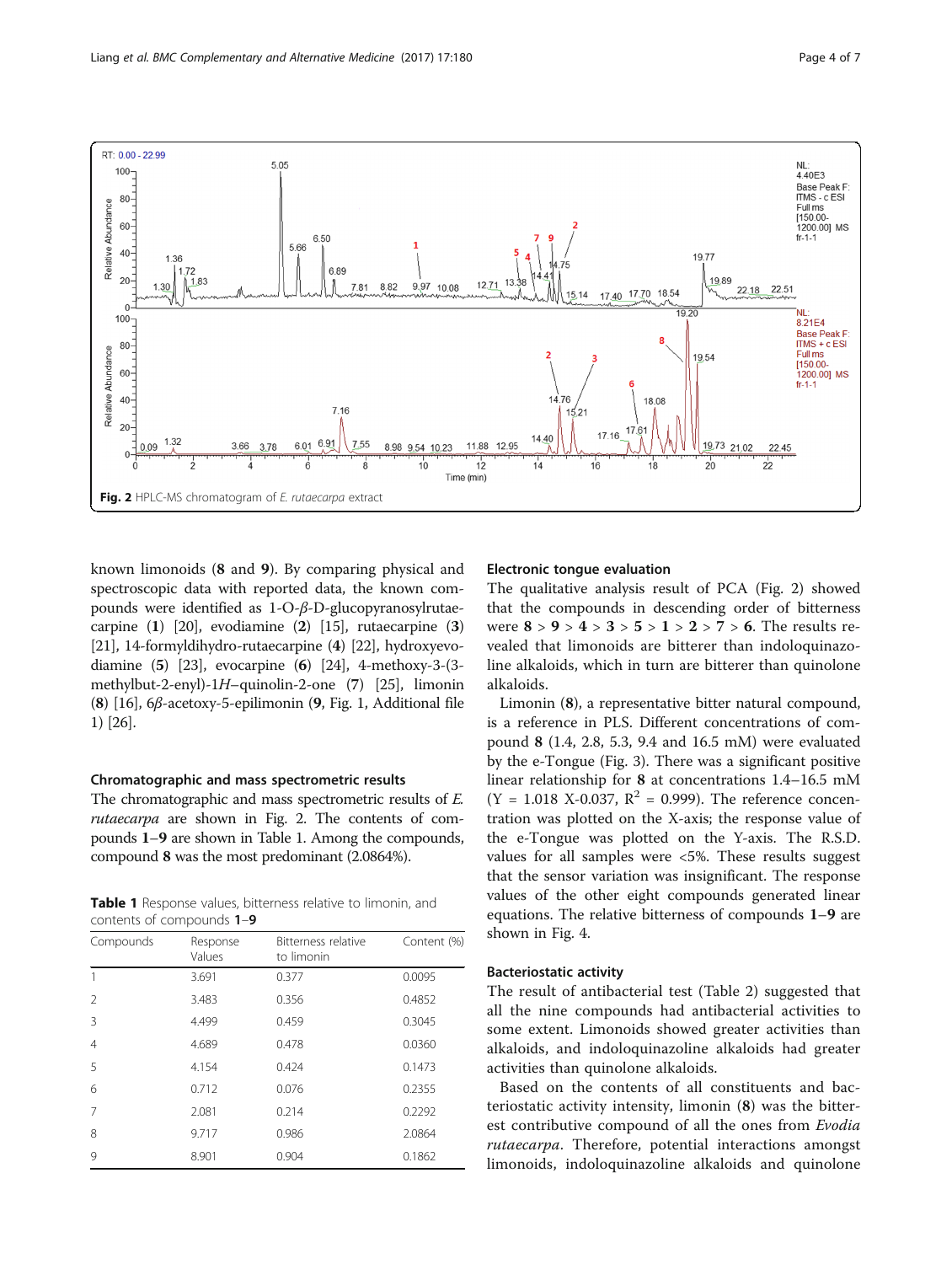<span id="page-4-0"></span>

alkaloids in bitterness contributions and antibacterial activity will be ahead the further direction of effort, such as synergistic, antagonistic, additive effect, etc.

In general, the modern electronic tongue technology with tremendous development potential play a more and more important role in the research of bitter herbs as well as wide applications in food industry and pharmaceutical analytics [\[6](#page-6-0)–[12\]](#page-6-0). Yaroshenko [[27](#page-6-0)] evaluated bitterness of eight various herbal medicine samples via three different approaches involving high-performance liquid chromatography coupled to UV detector, capillary electrophoresis coupled to UV detector and a potentiometric multisensor system – electronic tongue employing PLS regression and it was demonstrated that all three methods were able to

be applied for quantitative assessment of bitterness in TCM with reasonable precision. Lin [\[28](#page-6-0)] constructed Robust Partial Least Squares (RPLS) model to evaluate the bitterness of a total of 35 TCM detoctions using an e-Tongue and that showed RPLS are capable of quantitatively characterizing bitterness. However, there is little study about application of electronic tongue to evaluate bitter constituents from TCM combined with pharmacological activity. Therefore, it is worth trying to explore and summarize for technological promotion of e-Tongue and pharmaceutical research from long-term perspective.

# Conclusions

Our findings suggest that limonoids are bitterer than indoloquinazoline alkaloids, and indoloquinazoline

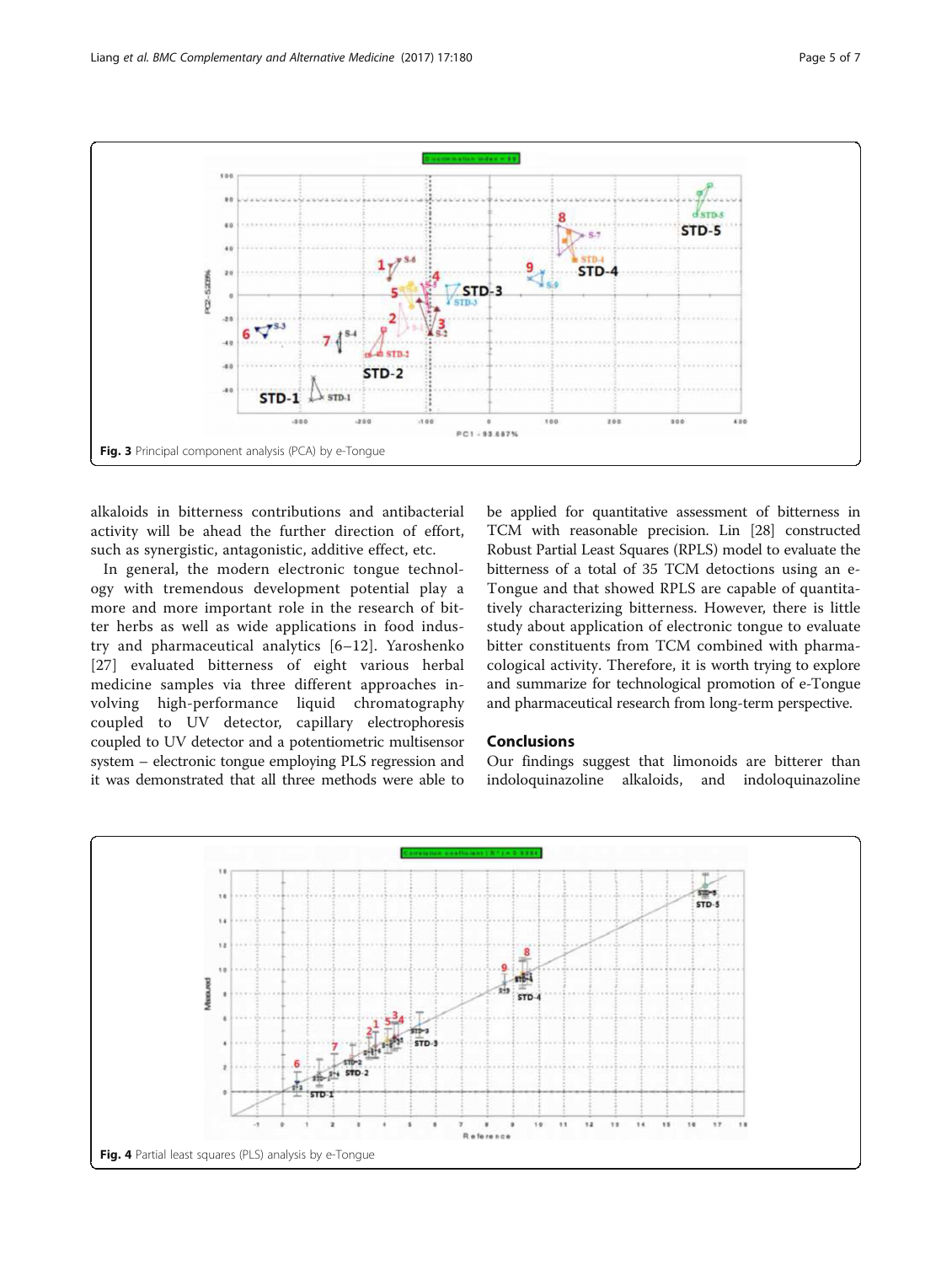| Compounds | E. coli |            |              |             | S. aureus |            |              |             |
|-----------|---------|------------|--------------|-------------|-----------|------------|--------------|-------------|
|           | 1 mg/ml | 0.33 mg/ml | $0.11$ mg/ml | 0.037 mg/ml | 1 mg/ml   | 0.33 mg/ml | $0.11$ mg/ml | 0.037 mg/ml |
|           |         |            |              |             |           |            |              |             |
|           |         |            |              |             |           |            |              |             |
|           |         |            |              |             |           |            |              |             |
|           |         |            |              |             |           |            |              |             |
|           |         |            |              |             |           |            |              |             |
| 6         |         |            |              |             |           |            |              |             |
|           |         |            |              |             |           |            |              |             |
| 8         |         |            |              |             |           |            |              |             |
| 9         |         |            |              |             |           |            |              |             |

<span id="page-5-0"></span>**Table 2** Antibacterial activities of compounds 1–9 against E. coli and S. gurgus

1. "+" represents bacteria can be observed in the experimental concentration; "−" represents bacteria can not be observed in the experimental concentration 2. Four compound concentration levels (1 mg/ml、0.33 mg/ml、0.11 mg/ml、0.037 mg/ml) represent four antibacterial activity intensities (0、1、2、3), respectively

alkaloids are bitterer than quinolone alkaloids. Considering their contents in E. rutaecarpa given by the results of LC-MS, limonoids are the main contributors to the bitter taste of the herb. In addition, alkaloids, especially indoloquinazoline alkaloids, are other important bitter constituents of E. rutaecarpa.

Similarly, the result of antibacterial test suggested limonoids had greater antibacterial properties than alkaloids, and indoloquinazoline alkaloids had greater antibacterial properties than quinolone alkaloids. Therefore, there is a positive correlation between bitter taste and antibacterial activities. Further studies are needed to confirm these findings.

# Additional file

[Additional file 1:](dx.doi.org/10.1186/s12906-017-1701-8) The <sup>13</sup>C and <sup>1</sup>H NMR spectroscopic data of compounds 1–9. (DOC 58 kb)

#### Abbreviations

COSY: Correlation spectroscopy; ELISA: Enzyme-linked immunosorbent assay; ESI: Electrospray ionization; ESI-MS: Electrospray ionization-mass spectrum; e-Tongue: Electronic Tongue; HMBC: Heteronuclear multiple-bond correlation; HPLC: High performance liquid chromatography; HR-ESI-MS: High resolution ESI-MS; HSQC: Heteronuclear single quantum coherence; IR: Infrared spectrometer; LB: Lysogeny broth; LC/MSD: Liquid chromatography/mass spectrometer detector; LC-MS: Liquid chromatography-mass spectrum; MIC: Minimum inhibitory concentration; NMR: Nuclear magnetic resonance; NOESY: Nuclear overhauser enhancement spectroscopy; PBS: Phosphatebuffered solution; PCA: Principal component analysis; PLS: Partial least squares; Q-TOF: Quadrupole-time-of-flight; R.S.D.: Relative standard deviation; TCM: Traditional Chinese Medicine; TMS: Tetramethylsilane

#### Acknowledgments

This research was support by Second Military Medical University and we would like to thank those colleagues who helped us to carry out this study.

#### Funding

The work was supported by the funds from Shanghai Municipal Commission of Health and Family Planning (ZY3-CCCX-3-5001) and Science and Technology Commission of Shanghai Municipality (15DZ2292000).

#### Availability of data and materials

The datasets supporting the conclusions of this article are included within the article and the additional file.

#### Authors' contributions

XGL, BL and SL provided the innovative ideas and designed this study; XGL and BL performed the research and wrote the paper; FW and TZL participated in data collection and statistical analysis; YJW was involved in the experiments and QM coordinated the study; SL reviewed the final draft of the manuscript. All authors read and approved the final manuscript.

#### Competing interests

The authors declare that they have no competing interests.

#### Consent for publication

Not applicable.

Ethics approval and consent to participate Not applicable.

#### Publisher's Note

Springer Nature remains neutral with regard to jurisdictional claims in published maps and institutional affiliations.

#### Author details

<sup>1</sup> Engineering Research Center of Modern Preparation Technology of TCM, Ministry of Education, Shanghai University of Traditional Chinese Medicine, 1200 Cailun Road, Shanghai 201203, People's Republic of China. <sup>2</sup>Amway (China) R & D Center Co., Ltd., Shanghai 201203, People's Republic of China. <sup>3</sup>Amway (China) Botanical R & D Center Co., Ltd., Wuxi 214115, People's Republic of China.

# Received: 8 December 2016 Accepted: 23 March 2017

#### References

- 1. Pharmacopoeia NCoC: Pharmacopoeia of the People's Republic of China. Beijing: Chemical Industry Press; 2010.
- Feng X, Yan D, Zhao KJ, Luo JY, Ren YS, Kong WJ, Han YM, Xiao XH. Applications of microcalorimetry in the antibacterial activity evaluation of various Rhizoma coptidis. Pharm Biol. 2011;49(4):348–53.